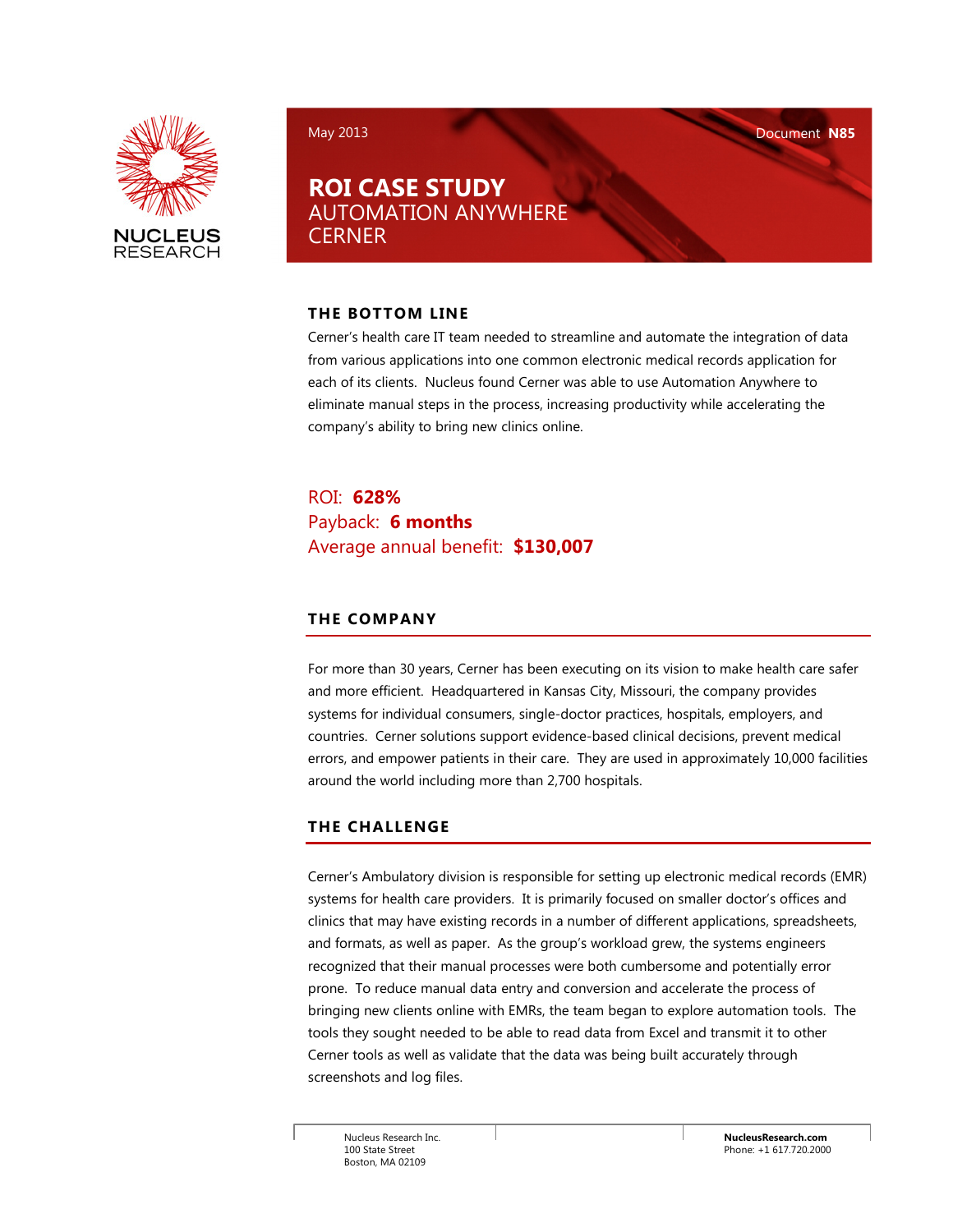#### THE STRATEGY

The team at Cerner began to investigate various automation tools, and after a number of free trials, they determined Automation Anywhere would best meet Cerner's needs because of its technical capabilities and its excellent customer support. The team built a business case for the investment and began the deployment with a small initial investment for a single license. It took one systems engineer about 3 months to create the first working model, which had about 15 different components.

"In addition to being able to accomplish tasks faster and with less direct interaction from a human, our processes are being accomplished more reliably and with fewer errors. Automation Anywhere also allows us to better organize and store validation data related to our client builds, making it easier to reference how a client was built in the past." − Ben Mitchell, systems engineer, Cerner Ambulatory

Now the company has expanded its use beyond the initial EMR project and is taking advantage of Automation Anywhere to streamline and automate other development and testing projects.



#### KEY BENEFIT AREAS

Using Automation Anywhere has enabled Cerner to automate its development and testing processes while increasing auditability and reducing errors. Key benefits of the project include:

- Increased developer productivity. Developer tasks that used to take two to three hours manually now take 30 to 45 minutes, and other tasks are automated in the background to save additional time, driving increases in developer productivity.
- Accelerated client project delivery. Because tasks can be completed more quickly and developers can easily refer to existing client builds as reference models, they can accelerate the delivery of functional EMR systems to new clients.

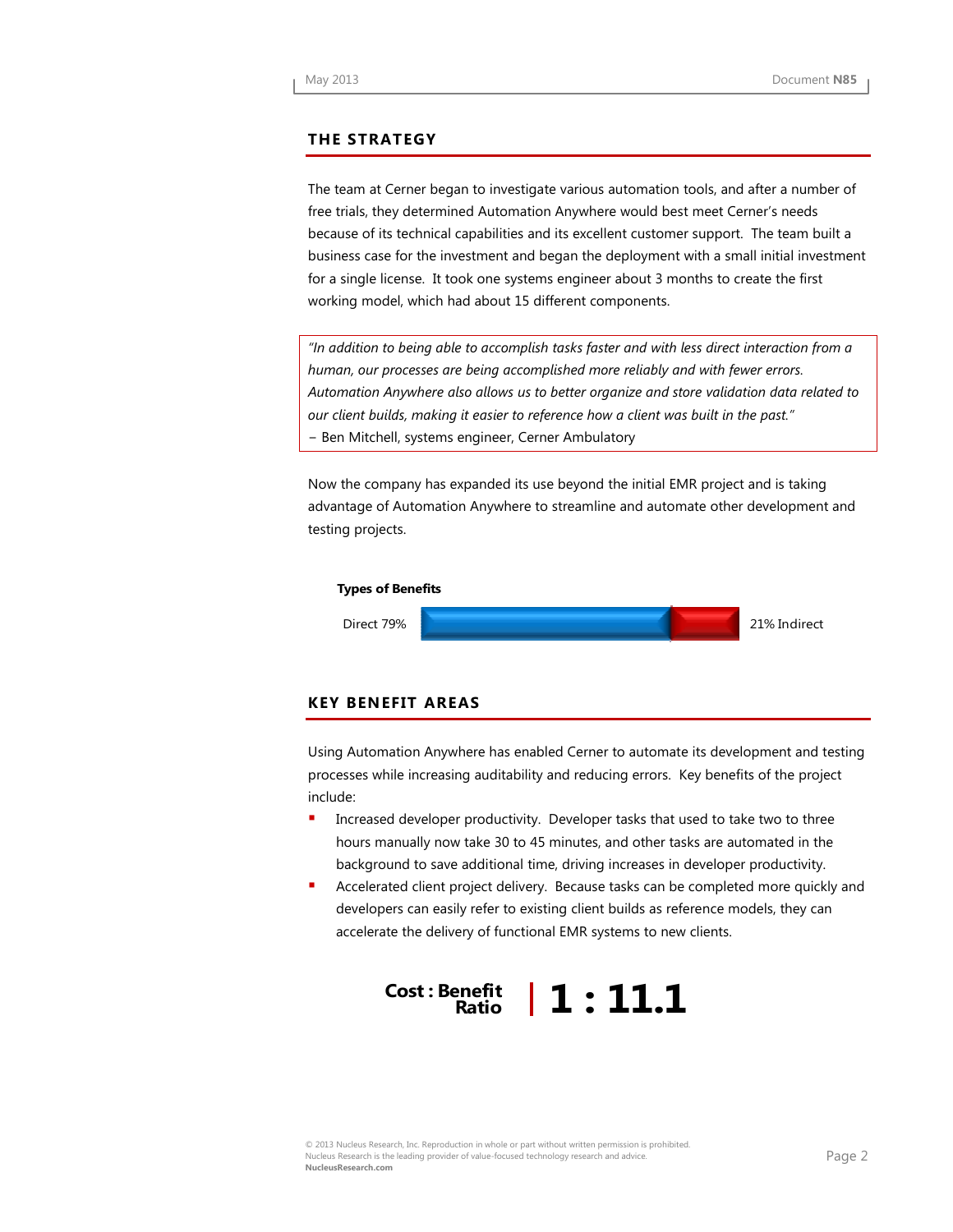#### KEY COST AREAS

Key cost areas for the project included software and personnel.



#### BEST PRACTICES

Cerner started with a free test version of the application for evaluation and then purchased a single license as it tested Automation Anywhere's capabilities to support its development needs. As the project's success grew, Cerner could justify further investment in the technology and its use is now being extended to other departments and divisions.

#### CALCULATING THE ROI

Nucleus quantified the initial and ongoing costs of software and personnel to calculate Cerner's total investment in Automation Anywhere. Benefits quantified included productivity savings that resulted in both direct and indirect benefits. In some cases, divisions were able to increase their output while avoiding additional hires; in others, teams were able to accelerate the delivery of client projects through automation. In both cases, savings were quantified based on the average annual fully loaded cost of an employee.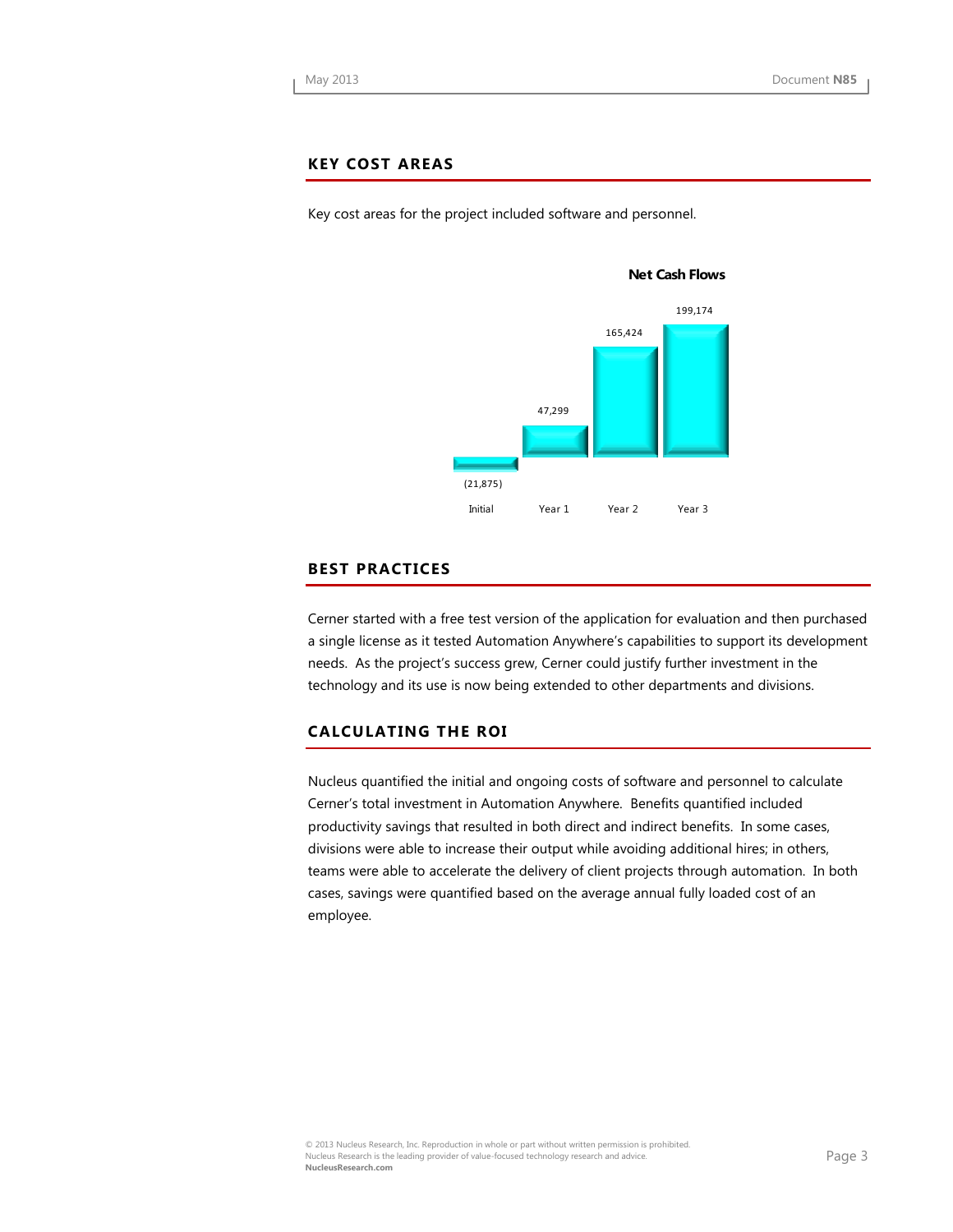#### FINANCIAL ANALYSIS

## Automation Anywhere

Annual ROI: 628% Payback period: 0.5 years

| <b>ANNUAL BENEFITS</b> | <b>Pre-start</b> | Year 1 | Year 2  | Year 3  |
|------------------------|------------------|--------|---------|---------|
| Direct                 |                  | 33,750 | 135,000 | 168,750 |
| Indirect               |                  | 30.424 | 30,424  | 30.424  |
| Total per period       |                  | 64.174 | 165,424 | 199.174 |

| <b>CAPITALIZED ASSETS</b>        | <b>Pre-start</b> | Year 1 | Year 2 | Year 3 |
|----------------------------------|------------------|--------|--------|--------|
| Software                         |                  |        |        |        |
| Hardware                         |                  |        |        |        |
| Project consulting and personnel |                  |        |        |        |
| Total per period                 |                  |        |        |        |

| <b>DEPRECIATION SCHEDULE</b>     | <b>Pre-start</b> | Year 1 | Year 2 | Year 3 |
|----------------------------------|------------------|--------|--------|--------|
| Software                         |                  |        |        |        |
| Hardware                         |                  |        |        |        |
| Project consulting and personnel |                  |        |        |        |
| Total per period                 |                  |        |        |        |

| <b>EXPENSED COSTS</b>   | <b>Pre-start</b> | Year 1 | Year 2 | Year 3   |
|-------------------------|------------------|--------|--------|----------|
| Software                | 5,000            |        | 0      | 0        |
| Hardware                | 0                |        | 0      | 0        |
| Consulting              | 0                |        | 0      | 0        |
| Personnel               | 16,875           | 16,875 | 0      | 0        |
| Training                | 0                |        | 0      | $\Omega$ |
| Other                   | 0                |        |        | 0        |
| <b>Total per period</b> | 21,875           | 16,875 |        | $\Omega$ |

| <b>FINANCIAL ANALYSIS</b>                        | <b>Results</b> | Year 1 | Year 2  | Year 3    |
|--------------------------------------------------|----------------|--------|---------|-----------|
| Net cash flow before taxes                       | (21, 875)      | 47.299 | 165,424 | 199,174   |
| Net cash flow after taxes                        | (12,031)       | 26.014 | 90.983  | 109,546   |
| <b>Annual ROI - direct and indirect benefits</b> |                |        |         | 628%      |
| Annual ROI - direct benefits only                |                |        |         | 489%      |
| Net Present Value (NPV)                          |                |        |         | 181,171   |
| Payback period                                   |                |        |         | 0.5 years |
| Average Annual Cost of Ownership                 |                |        |         | 12,917    |
| 3-Year IRR                                       |                |        |         | 337%      |

| <b>FINANCIAL ASSUMPTIONS</b> |      |
|------------------------------|------|
| All government taxes         | 45%  |
| Cost of capital              | 7.0% |



© 2013 Nucleus Research, Inc. Reproduction in whole or part without written permission is prohibited.<br>All calculations are based on Nucleus Research's independent analysis of the expected costs and benefits associated with